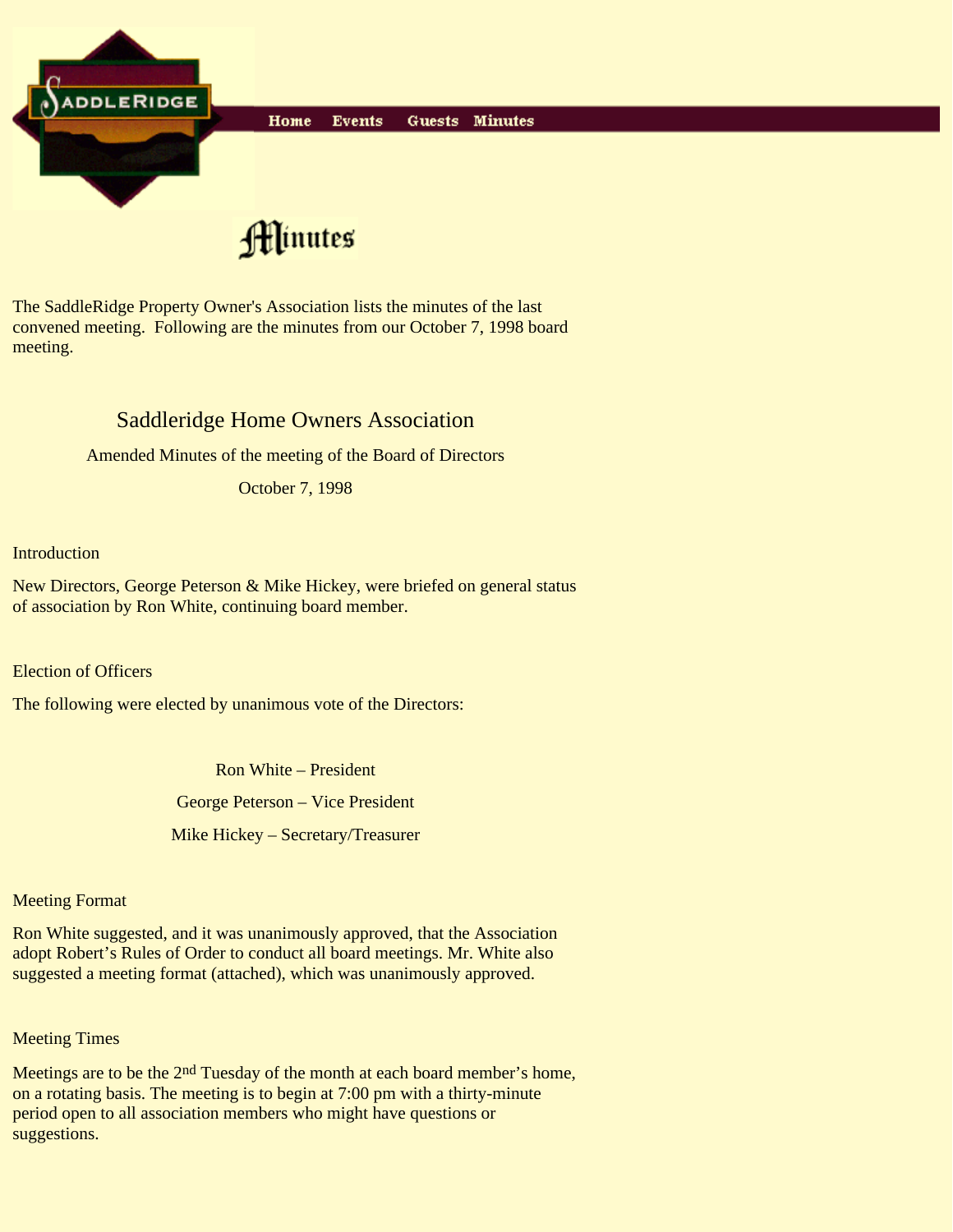Review of the Annual Meeting

Ron White discussed the annual meeting with Mr. Peterson and Mr. Hickey, who had been unable to attend. The drainage issue was discussed, and it was agreed that drainage is generally not an Association issue, but an issue between the various lot owners, and perhaps the Saddleridge developer.

#### Association Events

Annual election of association directors will continue to be in September with an accompanying catered barbecue. An additional social event will be organized for the spring, with the date and format to be determined later.

#### Committee Assignments

Clubhouse and Clubhouse Calendar – Ron White

Authorized \$400 per month for professional groundskeeping of the clubhouse and entrance areas.

Grounds – George Peterson

Streets – Mike Hickey

Architectural Committee

Bob Andrews

Duane Wilson

Charlie Patterson (tentative continuing member – Ron White confirming)

Page 2 of 3

#### Wildlife Management Association

Ron White will check on homeowners association advantages of affiliation with a wildlife management group. There was a brief discussion as to whether it is proper association business to be involved in this type of effort, and a vote on the issue was delayed until the November meeting.

Checkbook and Signature Cards

It was unanimously agreed that all association checks would require the signatures of any two of the three Officers of the Association.

#### Budget

It was unanimously agreed that the budget for this year would be prepared at a later date.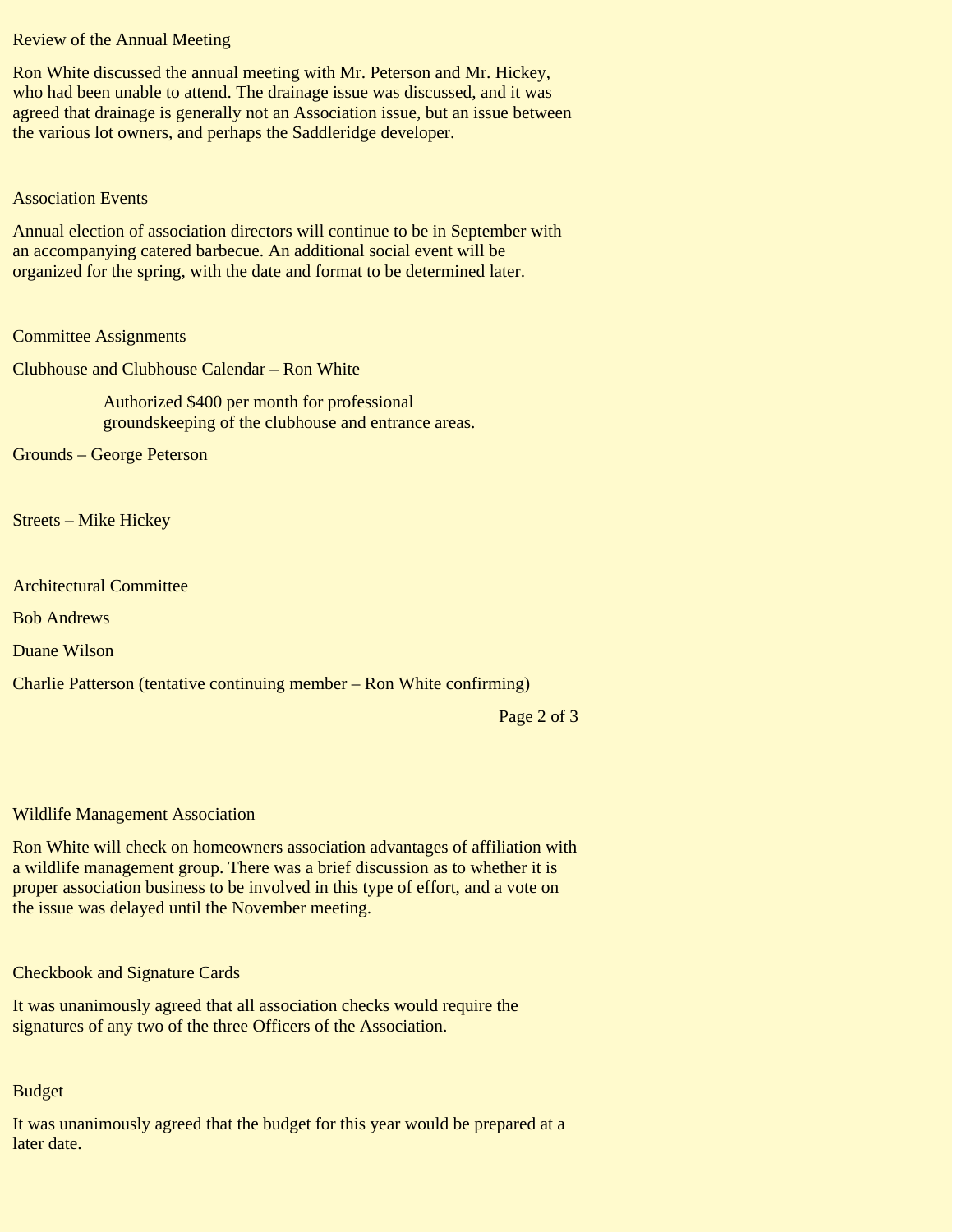## Database of Association Members

It was unanimously agreed that the Secretary would be responsible for database updates, and that the Board of Directors must approve all database use.

#### New Projects

Newsletter – It was unanimously agreed that the association would publish a newsletter. The format and content is to be determined and approved by the board, and the responsibility for publication and distribution is the responsibility of the Secretary/Treasurer. It was agreed that the newsletter is to be informative and strictly non-commercial.

Homepage – George Peterson – It was unanimously agreed that the Saddleridge homepage would be constructed at no cost by Kent Black, and would have an initial budget of \$500 per year. Generally, the homepage content is to include:

Calendar of Events

Board Minutes

Guest Book

Comment Section

Clubhouse Reservation Calendar

Other items to be determined.

The homepage is to be updated quarterly, with ISP sources and website security issues to be researched by George Peterson. All e-mail is to be forwarded to the President. Commercial inquiries are to be forwarded to the Wimberley Chamber of Commerce.

Page 3 0f 3

Agenda for November Meeting Review By-laws – First three sections for discussion Neighborhood Watch Program Fire Protection Mission Statement for Association